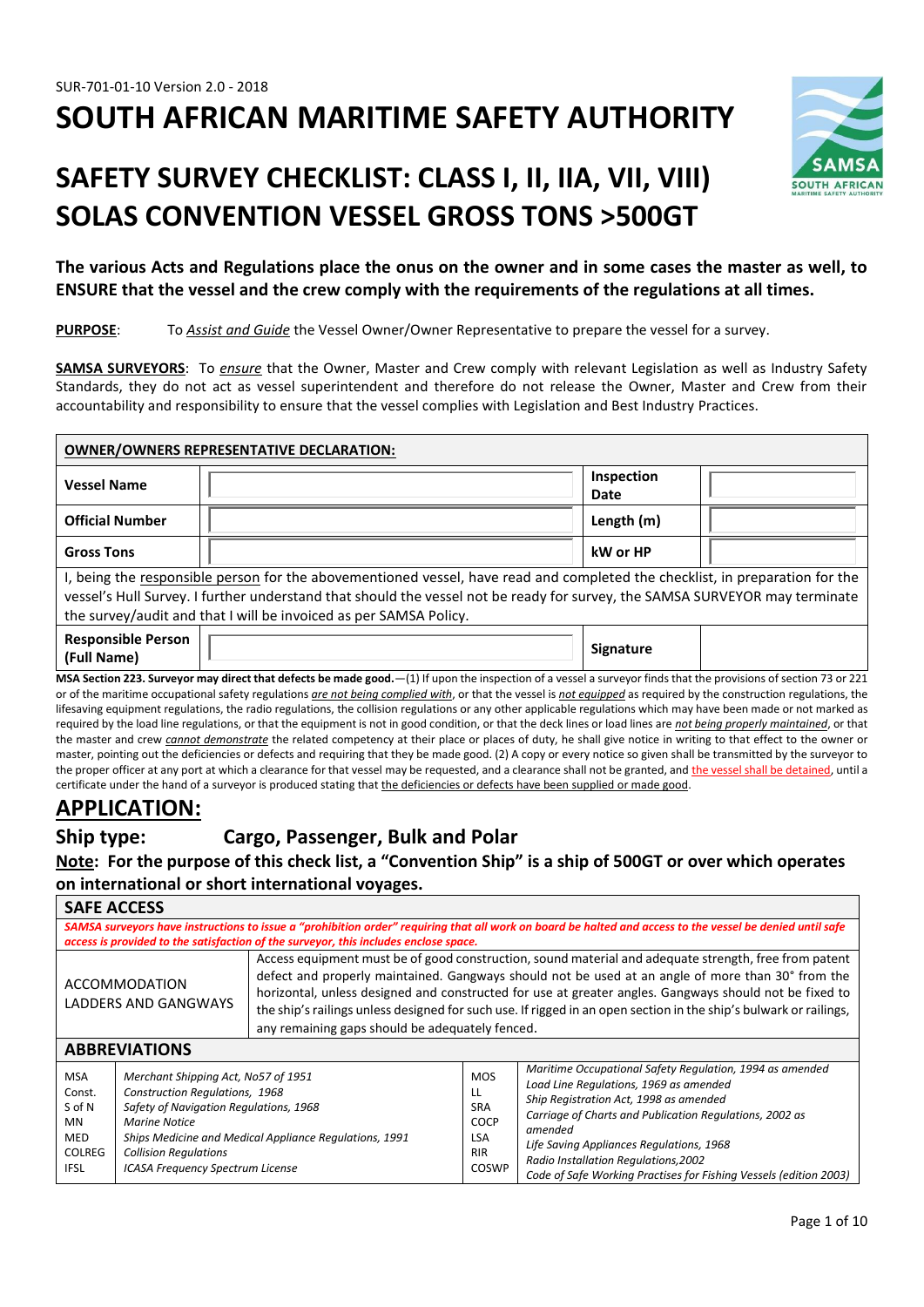### **1. DOCUMENTATION**

| <b>CHECK</b>   | <b>ITEM</b>                                                       | NOTES, GUIDANCE AND REFERENCE                                                                                                                                         |
|----------------|-------------------------------------------------------------------|-----------------------------------------------------------------------------------------------------------------------------------------------------------------------|
| 1              | <b>Registration Certificate</b>                                   | The original Certificate of Registry must be on board. The information on the                                                                                         |
|                | (Ship Registration Act 1998)                                      | certificate must be correct.                                                                                                                                          |
| $\mathbf{2}$   | International<br>Load<br>Line                                     | An International Load Line Certificate must be issued under the provisions of the                                                                                     |
|                | <b>Certificate</b>                                                | International Convention on Load Lines, 1966, to every ship which has been                                                                                            |
|                | (MSA section 204 to 207)                                          | surveyed and marked in accordance with the Convention. (LL Convention article 16;                                                                                     |
| 3              | International<br>Load<br>Line                                     | 1988 LL Protocol article 18)<br>An International Load Line Exemption Certificate must be issued to any ship to                                                        |
|                | <b>Exception Certificate</b>                                      | which an exemption has been granted under and in accordance with article 6 of the                                                                                     |
|                | (LL Convention)                                                   | Load Line Convention.                                                                                                                                                 |
| 4              | <b>Intact stability booklet</b>                                   | Every cargo ship of 24 metres and over must be inclined on completion and the                                                                                         |
|                | (SOLAS II-1/B-1/8)                                                | elements of their stability determined. The master must be supplied with a Stability                                                                                  |
|                |                                                                   | Booklet.                                                                                                                                                              |
| 5              | Damage control plans and                                          | On cargo ships, there must be permanently exhibited plans showing clearly for each                                                                                    |
|                | <b>booklets</b>                                                   | deck and hold the boundaries of the watertight compartments, the openings                                                                                             |
|                | (SOLAS II-1/B-1/8) & (SOLAS                                       | therein with the means of closure and position of any controls thereof, and the                                                                                       |
|                | $II-1/B-2/17$                                                     | arrangement for the correction of any list due to flooding. Booklets containing the<br>aforementioned information must be made available to the officers of the ship. |
| 6              | <b>Minimum safe manning</b>                                       | Every ship to which chapter I of the Convention applies must be provided with an                                                                                      |
|                | document                                                          | appropriate safe manning document or equivalent issued by the Administration as                                                                                       |
|                | (SOLAS $V/14$ )                                                   | evidence of the minimum safe manning.                                                                                                                                 |
| $\overline{7}$ | <b>Fire Safety training manual</b>                                | A training manual must be written in the working language of the ship and must be                                                                                     |
|                | (SOLAS II-2/E/15)                                                 | provided in each crew mess room and recreation room or in each crew cabin.                                                                                            |
| 8              | <b>Fire Control plan</b>                                          | General arrangement plans must be permanently exhibited for the guidance of                                                                                           |
|                | (SOLAS II-2/E/15)                                                 | ship's officers, showing clearly for each deck the control stations, the various fire                                                                                 |
|                |                                                                   | sections together with particulars of the fire detection and fire alarm systems and                                                                                   |
|                |                                                                   | the fire-extinguishers appliances.                                                                                                                                    |
| 9              | On board training and drills                                      | Fire drills must be conducted and recorded in accordance with the provisions of                                                                                       |
|                | record                                                            | SOLAS.                                                                                                                                                                |
|                | (SOLAS II-2/E/15)                                                 |                                                                                                                                                                       |
| 10             | Fire safety operational                                           | The fire safety operational booklet must be in the working language and contain the                                                                                   |
|                | booklet<br>(SOLAS II-2/E/15)                                      | necessary information and instructions for the safe operation of the ship and cargo<br>handling operations in relation to fire safety.                                |
| 11             | Training manual and on-                                           | Training manual and training aids for the live-saving appliances must be on-board                                                                                     |
|                | board training aids                                               | and available to all crew.                                                                                                                                            |
|                | (SOLAS III-2/B/I/19)                                              | (To be found in each crew mess and recreation room)                                                                                                                   |
| 12             | <b>Certificates for masters,</b>                                  | Certificates for masters, officers or ratings must be kept available in their original                                                                                |
|                | officers or ratings                                               | form on board the ships on which the holder is serving.                                                                                                               |
| 13             | (STCW, Article VI, reg I/2)<br><b>International Oil Pollution</b> | The certificate is supplemented with a Record of Construction and Equipment for                                                                                       |
|                | <b>Prevention Certificate</b>                                     | ships other than Oil Tankers (Form A) or a Record of Construction and Equipment                                                                                       |
|                | (MARPOL Annex I reg 5)                                            | for Oil Tankers (Form B), as appropriate.                                                                                                                             |
| 14             | <b>Oil Record Book</b>                                            | Every oil tanker of 150 GT and above and every ship of 400 GT and above other than                                                                                    |
|                | (MARPOL Annex I                                                   | an oil tanker must be provided with an oil Record Book, Part I (Machinery space                                                                                       |
|                | regulation 20)                                                    | operations) & Part II (Cargo / ballast operations).                                                                                                                   |
| 15             | <b>Shipboard Oil Pollution</b>                                    | Every oil tanker of 150 GT and above and every ship other than an oil tanker of 400                                                                                   |
|                | <b>Emergency</b>                                                  | GT and above must carry on board a Shipboard Oil Pollution Emergency Plan                                                                                             |
|                | (MARPOL Annex 1, reg 26)                                          | approved by the Administration.                                                                                                                                       |
| 16             | <b>Garbage Management Plan</b>                                    | Every ship of 400 GT and above and every ship which is certified to carry 15 persons                                                                                  |
|                | (MARPOL, Annex V, reg 9)                                          | or more must carry a garbage management plan which the crew must follow                                                                                               |
|                |                                                                   |                                                                                                                                                                       |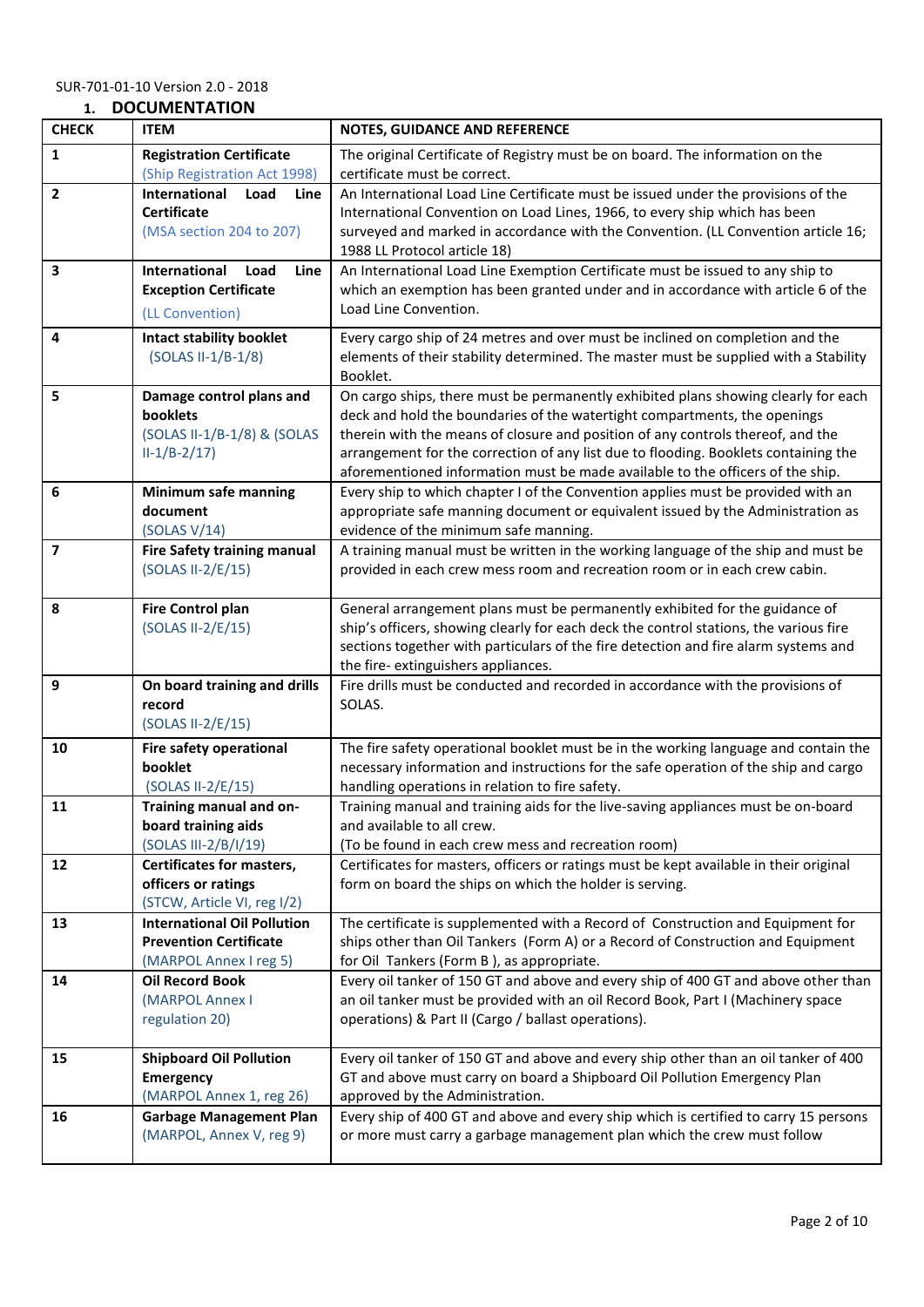| 17 | <b>Garbage Record Book</b><br>(MARPOL annex V, reg 9)                                                     | Every ship of 400 GT and above and every ship which is certified to carry 15 persons<br>or more must be provided with a Garbage Record Book.                                                                                                                                                                                                                            |
|----|-----------------------------------------------------------------------------------------------------------|-------------------------------------------------------------------------------------------------------------------------------------------------------------------------------------------------------------------------------------------------------------------------------------------------------------------------------------------------------------------------|
| 18 | <b>International Air Pollution</b><br><b>Prevention Certificate</b><br>(IAPP)<br>(MARPOL annex VI, reg 6) | An international Air Pollution Prevention Certificate (IAPP) must be issued to any<br>ship of ship of 400 GT or above engaged in voyages to ports or offshore terminals.                                                                                                                                                                                                |
| 19 | Voyage data recorder<br>system-certificate of<br>compliance. (SOLAS V/20)                                 | The voyage data recorder system, including all sensors, must be subjected to an<br>annual performance test.                                                                                                                                                                                                                                                             |
| 20 | <b>Cargo Securing Manual</b><br>(SOLAS VI/5.6 and VII/5)                                                  | All cargoes, other than solid and liquid bulk cargoes, cargo units and cargo transport<br>units, must be loaded, stowed and secured throughout the voyage in accordance<br>with Cargo Securing Manual approved by the Administration.                                                                                                                                   |
| 21 | <b>Document of Compliance</b><br>(SOLAS IX/4)                                                             | A document of compliance must be issued to every company which complies with<br>the requirements of the ISM Code. A copy of the document must be kept on board.                                                                                                                                                                                                         |
| 22 | <b>Safe Management</b><br><b>Certificate</b><br>(SOLAS IX/4)                                              | The Administration or an organization recognized by it must, before issuing the<br>Safety Management Certificate, verify that the company and its shipboard safety<br>management operate in accordance with the approved safety management system.                                                                                                                      |
| 23 | <b>International Ship Security</b><br>Certificate (ISSC)<br>(SOLAS XI-2 & A of ISPS)                      | An International Ship Security Certificate (ISSC) must be issued to every ship by the<br>Administration or an organization recognized by it to verify that the ship complies<br>with the marine security provisions of                                                                                                                                                  |
| 24 | <b>Ship Security Plan and</b><br>associated records<br>(SOLAS XI-2 & A of ISPS)                           | Each ship must carry on board a ship security plan approved by the Administration.                                                                                                                                                                                                                                                                                      |
| 25 | <b>Continuous Synopsis</b><br><b>Record (CSR)</b><br>$(SOLAS XI-1/5)$                                     | Every ship to which Chapter I of the Convention applies (i.e. every ship of 500 GT or<br>more engaged on international voyages) must be issued with a Continuous Synopsis<br>Record.                                                                                                                                                                                    |
| 26 | <b>Cargo Ship Safety</b><br><b>Construction Certificate</b><br>(SOLAS I/12)                               | A certificate called a Cargo Ship Safety Construction Certificate must be issued after<br>survey to a cargo ship of 500 GT and over which satisfies the requirements for cargo<br>ships on survey.                                                                                                                                                                      |
| 27 | <b>Cargo Ship Safety</b><br><b>Equipment Certificate</b><br>(SOLAS I/12)                                  | A certificate called a Cargo Ship Safety Equipment Certificate must be issued after<br>survey to a cargo ship of 500 GT and over which complies with the relevant<br>requirements. A Record of Equipment for the Cargo Ship Safety Equipment<br>Certificate (Form E) must be permanently attached.                                                                      |
| 28 | <b>Cargo Ship Safety Radio</b><br><b>Certificate</b><br>(SOLAS I/12)                                      | A certificate called a Cargo Ship Safety Radio Certificate must be issued after survey<br>to a cargo ship of 300 GT and over, fitted with a radio installation, including those<br>used in life saving appliances, which complies with the requirements. A record of<br>Equipment for the Cargo Ship Safety Radio Certificate (Form R) must be<br>permanently attached. |
| 29 | <b>Cargo Ship Safety</b><br><b>Certificate</b><br>(SOLAS I/12)                                            | A certificate called a Cargo Ship Safety Certificate may be issued after survey to a<br>cargo ship which complies with the relevant requirements of chapters. A Record of<br>Equipment for the Cargo Ship Safety Certificate (Form C) must be permanently<br>attached.                                                                                                  |
| 30 | <b>Exemption Certificate</b><br>(SOLAS I/12)                                                              | When an exemption is granted to a ship under and in accordance with the<br>provisions of SOLAS, a certificate called an Exemption Certificate must be issued in<br>addition to the certificates listed above.                                                                                                                                                           |
| 31 | DOC with the special<br>requirements for ships<br>carrying dangerous goods                                | The Administration must provide the ship with an appropriate document as<br>evidence of compliance of construction and equipment with the requirements of<br>regulation II-2/19 of SOLAS.                                                                                                                                                                               |
| 32 | Dangerous goods manifest<br>or stowage plan<br>(SOLAS VII/4.5 & VII/7-2)                                  | Each ship carrying dangerous goods in packaged form must have a special list in<br>accordance with the classification set out in the IMDG Code, the dangerous goods<br>on board and the location thereof.                                                                                                                                                               |
| 33 | <b>Certificate of Class</b>                                                                               | Class Survey Status most recent Quarterly listing of survey items.                                                                                                                                                                                                                                                                                                      |
| 34 | <b>Medical Certificates</b><br>(ILO Convention No. 73)                                                    | Medical Certificates for seafarers should be valid and kept aboard.                                                                                                                                                                                                                                                                                                     |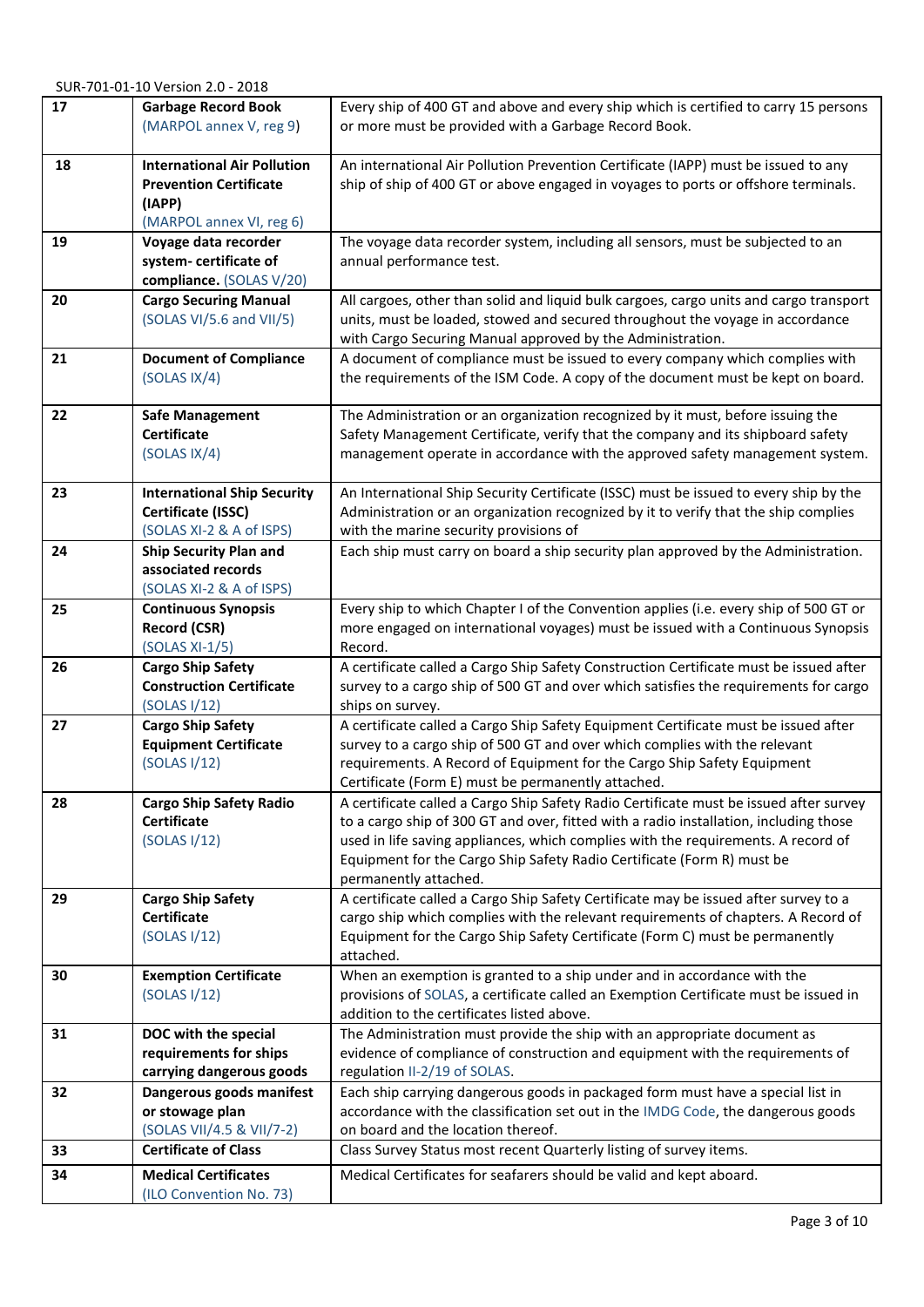| 35 | <b>International Tonnage</b> | An International Tonnage Certificate (1969) must be issued to every ship, the gross |
|----|------------------------------|-------------------------------------------------------------------------------------|
|    | Certificate (1969)           | and net tonnage of which have been determined in accordance with the                |
|    |                              | Convention. (Tonnage Convention article 7)                                          |

#### **2. ADDITIONAL CERTIFICATION AND DOCUMENTATION**

| <b>CHECK</b>            | <b>ITEM</b>                       | NOTES, GUIDANCE AND REFERENCE                                                            |
|-------------------------|-----------------------------------|------------------------------------------------------------------------------------------|
| $\mathbf{1}$            | <b>Official log book (MSA sec</b> | A Log Book must be on board and have been correctly filled in with regard to             |
|                         | 182, 133 & 182)                   | occurrences on board.                                                                    |
| $\overline{2}$          | <b>Articles of agreement</b>      | Articles are correctly filled in and up to date. (MSA Sect 102)                          |
| 3                       | <b>Ships Manoeuvring data</b>     | Providing information on the vessel speed corresponding to Slow, Half and Full ahead     |
|                         | Bridge procedures guide           | and time elapsed and distance travelled to stop in the water when going from full        |
|                         |                                   | ahead to full astern ("crash-stop").                                                     |
|                         |                                   | Information to be displayed on the bridge.                                               |
| 4                       | <b>Compass Deviation Card/</b>    | Confirm that a table or curve of residual deviations for the magnetic compass is         |
|                         | <b>Book</b> (S of N regs)         | available on board. Verify the deviation book is properly maintained.                    |
| 5                       | <b>Medical locker certificate</b> | A current certificate of inspection (validity $= 1$ year) from a Doctor or Pharmacist on |
|                         | (MSA Sect 167 & 168)              | board as well as the Ship Captains Medical Book.                                         |
| 6                       | <b>Liferaft servicing</b>         | Every inflatable liferaft must be serviced at intervals <12 month at an approved         |
|                         | certificates                      | servicing stations, or where in impracticable, the Administration may extend this        |
|                         | (SOLAS III/B/20                   | period to 17 months.                                                                     |
| $\overline{\mathbf{z}}$ | Liferaft hydrostatic release      | Hydrostatic release units, other than disposable hydrostatic release units must be       |
|                         | certificates                      | serviced at intervals <12 month at an approved servicing station, or where               |
|                         | (SOLAS III/B/20)                  | impracticable, the Administration may extend this period to 17 months.                   |
| 8                       | <b>Occupational Safety</b>        | A copy of the Maritime Occupational Safety Regulations, 1994, must be on board.          |
|                         | (MOS regs).                       | One of the ships officers must be appointed (in writing) as the safety officer.          |
| 9                       | <b>Cargo Gear</b>                 | A register of the ship's lifting appliances and cargo handling gear must be onboard.     |
|                         | (MOS regs)                        | Wires, blocks and shackles must have their SWL clearly marked on them and must be        |
|                         |                                   | regularly checked for excessive wear.                                                    |
| 10                      | Log book entries:                 | Records regarding on board training and instruction of new crew members in use of        |
|                         | (SOLAS III/B/I/19)                | the ship's life-saving appliances including survival craft equipment and in the use of   |
|                         |                                   | the ship's fire-extinguishing appliances, < two weeks after joining the ship.            |

### **3. NAVIGATION**

| <b>CHECK</b>            | <b>ITEM</b>                                            | <b>NOTES, GUIDANCE AND REFERENCE</b>                                                                                                                                                                                                                                                                                                                              |
|-------------------------|--------------------------------------------------------|-------------------------------------------------------------------------------------------------------------------------------------------------------------------------------------------------------------------------------------------------------------------------------------------------------------------------------------------------------------------|
| $\mathbf{1}$            | <b>Navigation lights</b><br>SOLAS V/22 & Colregs       | All lights must be operating correctly; colour and intensity of lights must be within<br>specification                                                                                                                                                                                                                                                            |
| $\overline{2}$          | <b>Signalling lamp</b><br>(SOLAS Ch V, Reg 11)         | Operating from ship's power and portable battery power source is required.                                                                                                                                                                                                                                                                                        |
| $\overline{\mathbf{3}}$ | Sound signals<br>Colregs                               | A ships whistle and bell is required. Vessels > 100m also require a "gong".                                                                                                                                                                                                                                                                                       |
| $\overline{4}$          | boarding<br><b>Pilot</b><br>arrangements               | Pilot boarding arrangements should be according to resolution A.889(21) and to<br>MSC/Circ. 568/ Rev.1, Required boarding arrangements for pilots                                                                                                                                                                                                                 |
| 5                       | <b>Anchors</b><br>$(S \text{ of } N \text{ Reg. } 62)$ | Vessels are to be fitted with anchors with chains which can rapidly be deployed.                                                                                                                                                                                                                                                                                  |
| 6                       | <b>Shapes</b><br>Colregs                               | "At<br>3 x black spheres able to be rigged to show vessel "Not Under Command",<br>anchor" or "Aground".                                                                                                                                                                                                                                                           |
| $\overline{7}$          | Depth<br>(SOLAS Ch V, Reg 12)                          | An echo sounder must be fitted.                                                                                                                                                                                                                                                                                                                                   |
| 8                       | <b>Compass</b><br>(SOLAS Ch V, Reg 12)                 | 1 x magnetic compass capable of taking terrestrial bearings and 1 x magnetic steering<br>compass mounted in binnacles on the ships centerline are required. A gyro compass<br>must be provided on vessels constructed on or after 1 September 1984, with the<br>master or a repeated places so that its display is clearly readable from the steering<br>position |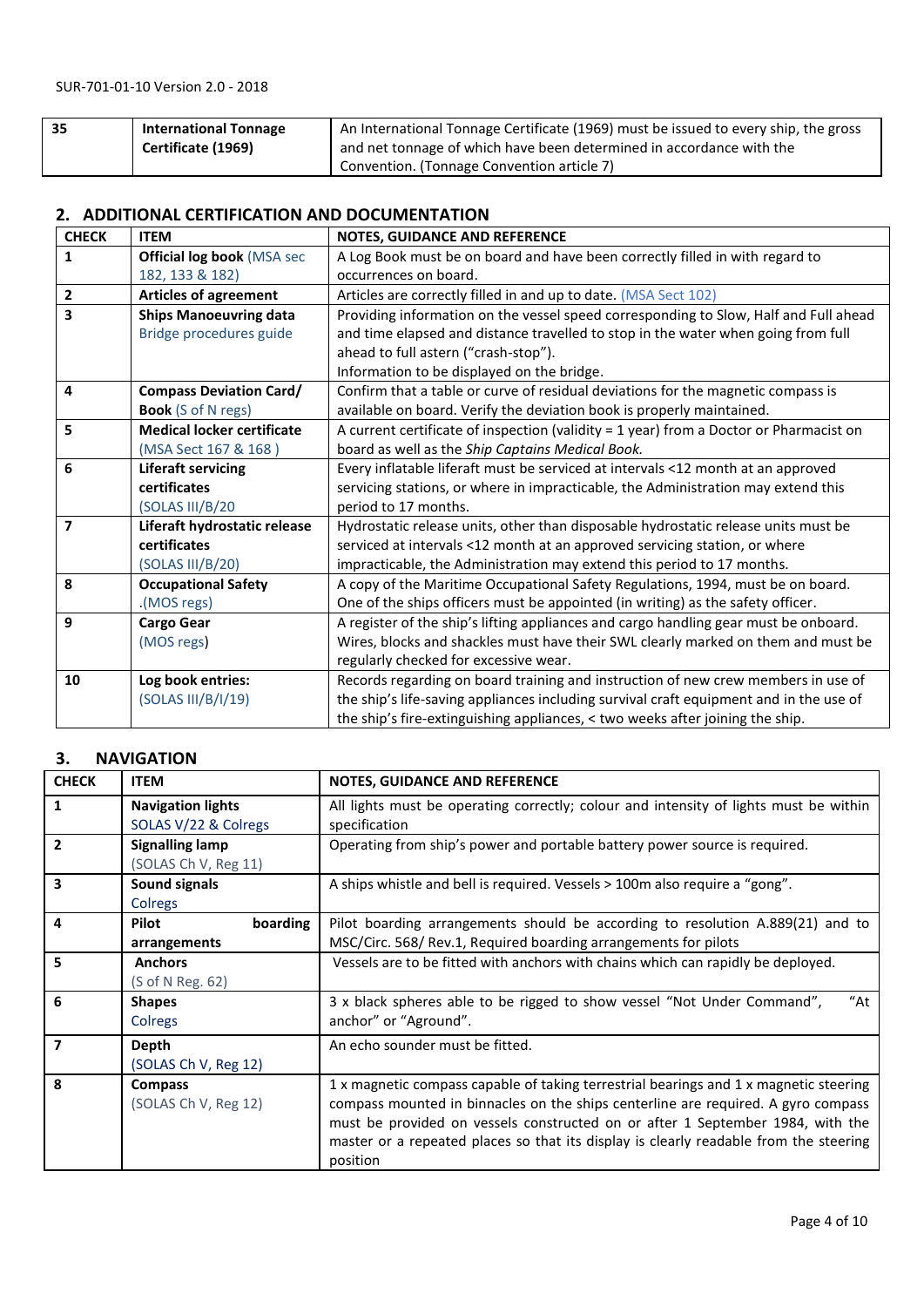| 9  | <b>Compass Deviation Info</b>         | The validation of a deviation card is one year.                                                                             |
|----|---------------------------------------|-----------------------------------------------------------------------------------------------------------------------------|
|    | (SOLAS V 19 2.2.3)                    | A compass deviation book may be maintained in lieu of having the compass swung<br>annually by a qualified compass adjuster. |
| 10 | Radar                                 | All vessels constructed on or before 01.09.1984 must be fitted with a radar. Vessels                                        |
|    | (SOLAS Ch V, Reg12)                   | >1600 GT, constructed prior to this date, also require a radar. Vessels >10.000 GT<br>require 2 radars.                     |
| 11 | <b>Nautical</b><br>&<br><b>Charts</b> | Charts for the area of operation are to be corrected and up to date.                                                        |
|    | <b>Publications (SOLAS Ch V)</b>      |                                                                                                                             |
| 12 | <b>Bridge Visibility</b>              | Visibility from the navigation bridge must be adequate for all operations                                                   |
|    | (SOLAS CH V, Reg 22)                  |                                                                                                                             |

## **4. LIFE-SAVING EQUIPMENT & DISTRESS SIGNALS**

| <b>CHECK</b>   | <b>ITEM</b>                                                                                    | NOTES, GUIDANCE AND REFERENCE                                                                                                                                                                                                                                                                                                                                                                                                                                                                                                     |
|----------------|------------------------------------------------------------------------------------------------|-----------------------------------------------------------------------------------------------------------------------------------------------------------------------------------------------------------------------------------------------------------------------------------------------------------------------------------------------------------------------------------------------------------------------------------------------------------------------------------------------------------------------------------|
| $\mathbf{1}$   | <b>Flags</b> (S of N) Reg $54(3)$                                                              | A full set of flags is required.                                                                                                                                                                                                                                                                                                                                                                                                                                                                                                  |
| $\overline{2}$ | <b>Lifesaving signal card</b><br>(SOLAS V Reg. 29)                                             | Table showing the life-saving signals to be used by ships, aircraft or persons in<br>distress must be available.                                                                                                                                                                                                                                                                                                                                                                                                                  |
| 3              | Rocket parachute flares<br>(SOLAS III Reg. 6.3)                                                | 12 SAMSA approved rocket parachute flares stowed on or near the navigation<br>bridge. Pyrotechnics renewal at the expiry date or 3 years from manufacture.                                                                                                                                                                                                                                                                                                                                                                        |
| 4              | Line throwing appliance<br>(SOLAS III Reg. 18)                                                 | One line throwing appliance capable of firing at least 4 rockets and lines.                                                                                                                                                                                                                                                                                                                                                                                                                                                       |
| 5              | Lifebuoys<br>(SOLAS III Reg. 7 and 32)                                                         | Lifebuoys should be placed according to approved safety plan. All ships must have<br>min 8 lifebuoys. (any specifications on lifebuoys with lines, MOB lights?)                                                                                                                                                                                                                                                                                                                                                                   |
| 6              | Lifejackets<br>(SOLAS III Reg. 7.2.2 & 32.2)                                                   | A SAMSA approved lifejacket must be provided for every person on board the ship<br>and in addition a sufficient number of lifejackets must be carried for persons on<br>watch and for use at remotely located survival craft stations.                                                                                                                                                                                                                                                                                            |
| 7              | <b>Immersion suit</b><br>(SOLAS III Reg.32.3)                                                  | At least three immersion suits for each open lifeboat complying with the<br>requirements of section 2.3 of the LSA Code or; one immersion suit for every person<br>on board the ship. However the ship must carry thermal protective aids in addition<br>to the thermal protective aids carried in liferafts and lifeboats for persons not<br>provided with immersion suits. Immersion suits to be provided for all persons on<br>board unless the vessel operates in warm climates. (Applicable to all ships from<br>01.07.2006) |
| 8              | <b>Survival crafts</b><br><b>Liferafts</b><br>(SOLAS III Reg. 26)                              | All cargo ships >100m must carry an additional liferaft stowed as far forward or aft, or<br>one as far forward and another as far aft, as is practicable. Such life raft(s) may be<br>securely fastened so as to permit manual release.                                                                                                                                                                                                                                                                                           |
| 9              | Life & rescue boats:                                                                           | General inspection to be conducted as per SOLAS requirements                                                                                                                                                                                                                                                                                                                                                                                                                                                                      |
| 10             | <b>Operational readiness,</b><br><b>Maintenance &amp; inspection</b><br>(SOLAS III Reg. 20.11) | Vessel must demonstrate records of periodic servicing of launching appliances and<br>on-load release gear.                                                                                                                                                                                                                                                                                                                                                                                                                        |
| 11             | <b>Radio life-saving</b><br>appliances                                                         | To be checked in accordance with radio surveyor checklist; checked by radio surveyor.                                                                                                                                                                                                                                                                                                                                                                                                                                             |
| 12             | <b>Muster list and emergency</b><br>instructions<br>(SOLAS III Reg. 8 & 37)                    | Muster lists including manning of fire parties and emergency procedures in working<br>language posted in conscious places throughout the ship including:1.navigating<br>bridge; 2.engine room; 3.crew accommodation                                                                                                                                                                                                                                                                                                               |
| 13             | <b>Alarm System</b><br>(SOLAS III Reg. 6.4)                                                    | The system must be audible throughout all of the accommodation and normal crew<br>working spaces. The alarm must continue to function after it has been triggered until<br>it is manually turned off or is temporarily interrupted by a message on the public<br>address system                                                                                                                                                                                                                                                   |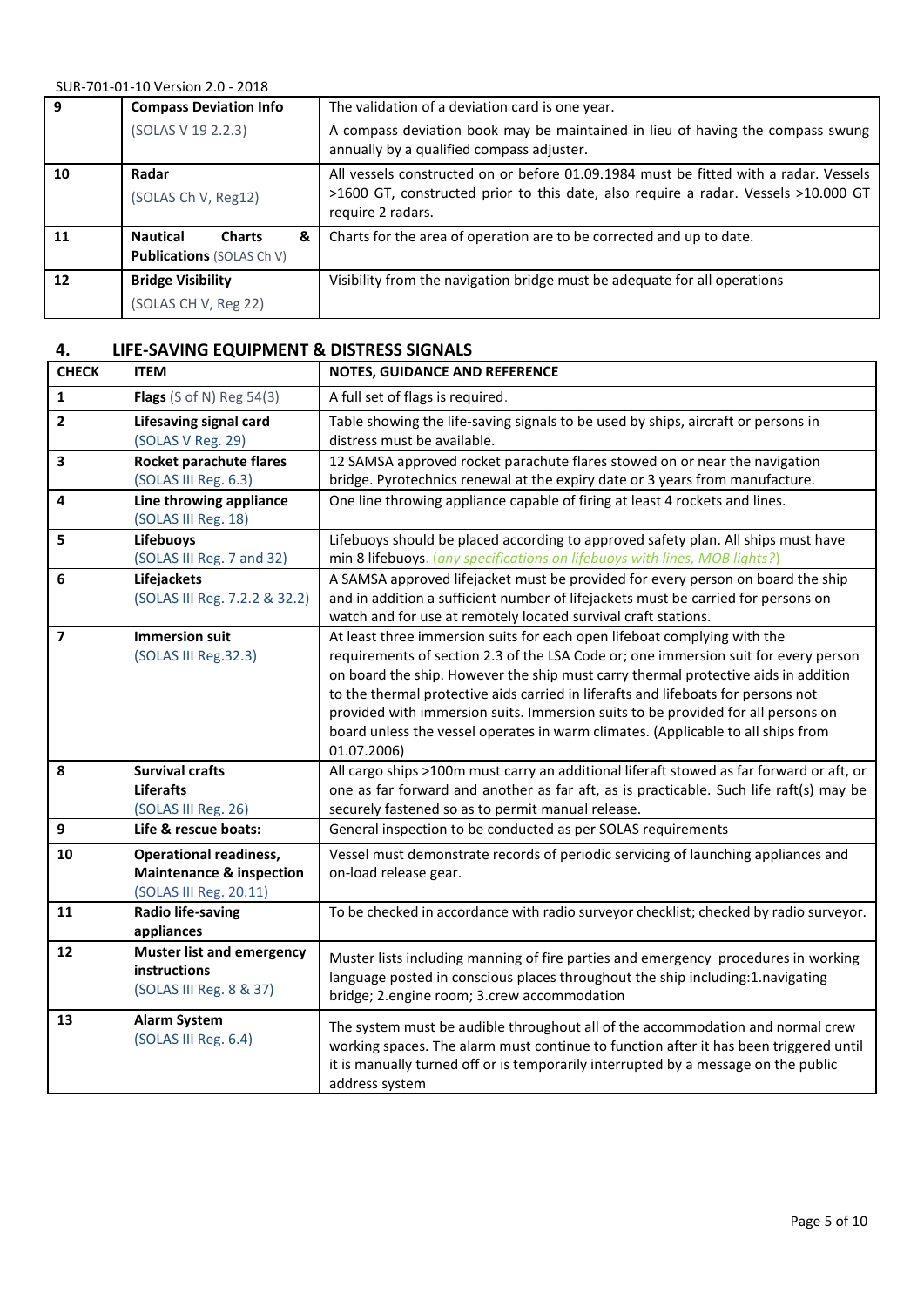## **5. FIRE PROTECTION, DETECTION AND EXTINCTION**

| <b>CHECK</b>   | <b>ITEM</b>                                            | NOTES, GUIDANCE AND REFERENCE                                                                                                                                             |
|----------------|--------------------------------------------------------|---------------------------------------------------------------------------------------------------------------------------------------------------------------------------|
| 1              | Maintenance, testing and                               | The maintenance plan for the fire-fighting system and appliances should be                                                                                                |
|                | inspections(SOLAS II-                                  | available on board.                                                                                                                                                       |
|                | 2/14.2.2)                                              |                                                                                                                                                                           |
| $\overline{2}$ | Fire mains and hydrants:                               | In cargo ships with periodically unattended machinery space or when only one                                                                                              |
|                | Ready availability of water                            | person is required on watch, there must be immediate water delivery from the                                                                                              |
|                | supply                                                 | fire main system at a suitable pressure.                                                                                                                                  |
|                | (SOLAS II-2/10.2.2)                                    |                                                                                                                                                                           |
| 3              | <b>Isolating valves</b>                                | Valves should be clearly marked and operating freely                                                                                                                      |
|                | (SOLAS II-2/10.2.1.4)                                  |                                                                                                                                                                           |
| 4              | Number and position of                                 | The number and position of hydrants must be such that at least two jets of water                                                                                          |
|                | hydrants                                               | not emanating from the same hydrant, one of which must be from a single length                                                                                            |
|                | (SOLAS II-2/10.2.1.5)                                  | of hose, may reach any part of the ship normally accessible to passengers or crew                                                                                         |
|                |                                                        | while the ship is being navigated and any part of any cargo space when empty.                                                                                             |
| 5              | <b>International shore</b>                             | Ships of 500 GT and upwards must be provided with at least one international                                                                                              |
|                | connection                                             | shore connection complying with the Fire Safety System Code, located as shown                                                                                             |
|                | (SOLAS II-2/10.2.1.7)                                  | on the Fire Control Plan.                                                                                                                                                 |
| 6              | Fire pumps & Emergency                                 | Should be operational as per SOLAS requirements.                                                                                                                          |
| $\overline{7}$ | (SOLAS II-2/10.2.2.2)<br><b>Fire hoses and nozzles</b> |                                                                                                                                                                           |
|                |                                                        | Fire hoses must be of non-perishable material approved by the Administration and                                                                                          |
|                | (SOLAS II-2/10.2.3.1.1)                                | must be sufficient in length to project a jet of water to any of the spaces in which<br>they may be required to be used. Each hose must be provided with a nozzle and the |
|                |                                                        | necessary couplings. (Nozzle types: jet or spray or combination and numbers off?)                                                                                         |
|                |                                                        |                                                                                                                                                                           |
| 8              | <b>Portable fire extinguishers</b>                     | Portable fire extinguishers must comply with the requirements of the Fire Safety                                                                                          |
|                | (SOLAS II-2/10.3)                                      | System Code and must be serviced by SAMSA accredited station.                                                                                                             |
| 9              | <b>Machinery spaces containing</b>                     | Machinery spaces of category A containing oil-fired boilers or fuel oil units must be                                                                                     |
|                | oil -fired boilers or oil fuel                         | provided with any one of the following fixed fire extinguishing systems:                                                                                                  |
|                | units                                                  | A fixed gas fire-extinguishing system or a fixed high-expansion foam fire                                                                                                 |
|                | (SOLAS II-2/3.31)                                      | extinguishing system or a fixed pressure water-spraying fire extinguishing system                                                                                         |
| 10             | <b>Machinery spaces containing</b>                     | which complies with the provisions of the Fire Safety System Code.<br>Machinery spaces of category A containing internal combustion machinery must be                     |
|                | internal combustion                                    | provided with any one of the following fixed fire extinguishing systems:                                                                                                  |
|                | machinery                                              | A fixed gas fire-extinguishing system or a fixed high-expansion foam fire                                                                                                 |
|                | (SOLAS II-2/3.31)                                      | extinguishing system or a fixed pressure water-spraying fire extinguishing system                                                                                         |
|                |                                                        | complying with the provisions of the Fire Safety System Code.                                                                                                             |
| 11             | <b>Machinery spaces containing</b>                     | In spaces containing steam turbines or enclosed steam engines having in the                                                                                               |
|                | steam turbines or enclosed                             | aggregate a total output of not less than 375 kW, any one of the following fixed fire                                                                                     |
|                | steam engines                                          | extinguishing systems must be provided if such spaces are periodically unattended:                                                                                        |
|                | (SOLAS II-2/10.5.3)                                    | A fixed gas fire-extinguishing system or a fixed high-expansion foam fire                                                                                                 |
|                |                                                        | extinguishing system or a fixed pressure water-spraying fire extinguishing system                                                                                         |
|                |                                                        | complying with the provisions of the Fire Safety System Code.                                                                                                             |
| 12             | Fixed fire fighting systems for                        | Fixed fire extinguishing arrangements and systems should be operational and fully                                                                                         |
|                | machinery & cargo spaces                               | functional for survey. See additional requirements for vessels above 2000 GT.                                                                                             |
|                | (SOLAS II-2/10.5.5)                                    |                                                                                                                                                                           |
| 13             | <b>Spaces with flammable</b>                           | Paint lockers must be protected by : 1. A CO2 system; or 2. A DP system; or 3. A                                                                                          |
|                | liquids (SOLAS II-2/10.6.3)                            | sprinkler system.                                                                                                                                                         |
| 14             | Deep-fat cooking equipment                             | Deep-fat cooking equipment must have an automatic or manual fire-extinguishing                                                                                            |
|                | (SOLAS II-2/10.6.4)                                    | system, a primary and backup thermostat with an alarm to alert the operator in                                                                                            |
|                |                                                        | the event of failure of either thermostat; arrangements for automatically shutting                                                                                        |
|                |                                                        | off the electrical power upon activation; an alarm for indicating operation of the                                                                                        |
|                |                                                        | fire-extinguishing system; and controls for manual operation of the fire-                                                                                                 |
|                |                                                        | extinguishing system which are clearly labelled for ready use.                                                                                                            |
| 15             | Fire-extinguishing in cargo                            | A ship engaged in the carriage of dangerous goods in cargo spaces must be                                                                                                 |
|                | spaces                                                 | provided with a fixed carbon dioxide or inert gas fire-extinguishing system                                                                                               |
|                | (SOLAS II-2/10.7)                                      | complying with the provisions of the Fire Safety System Code.                                                                                                             |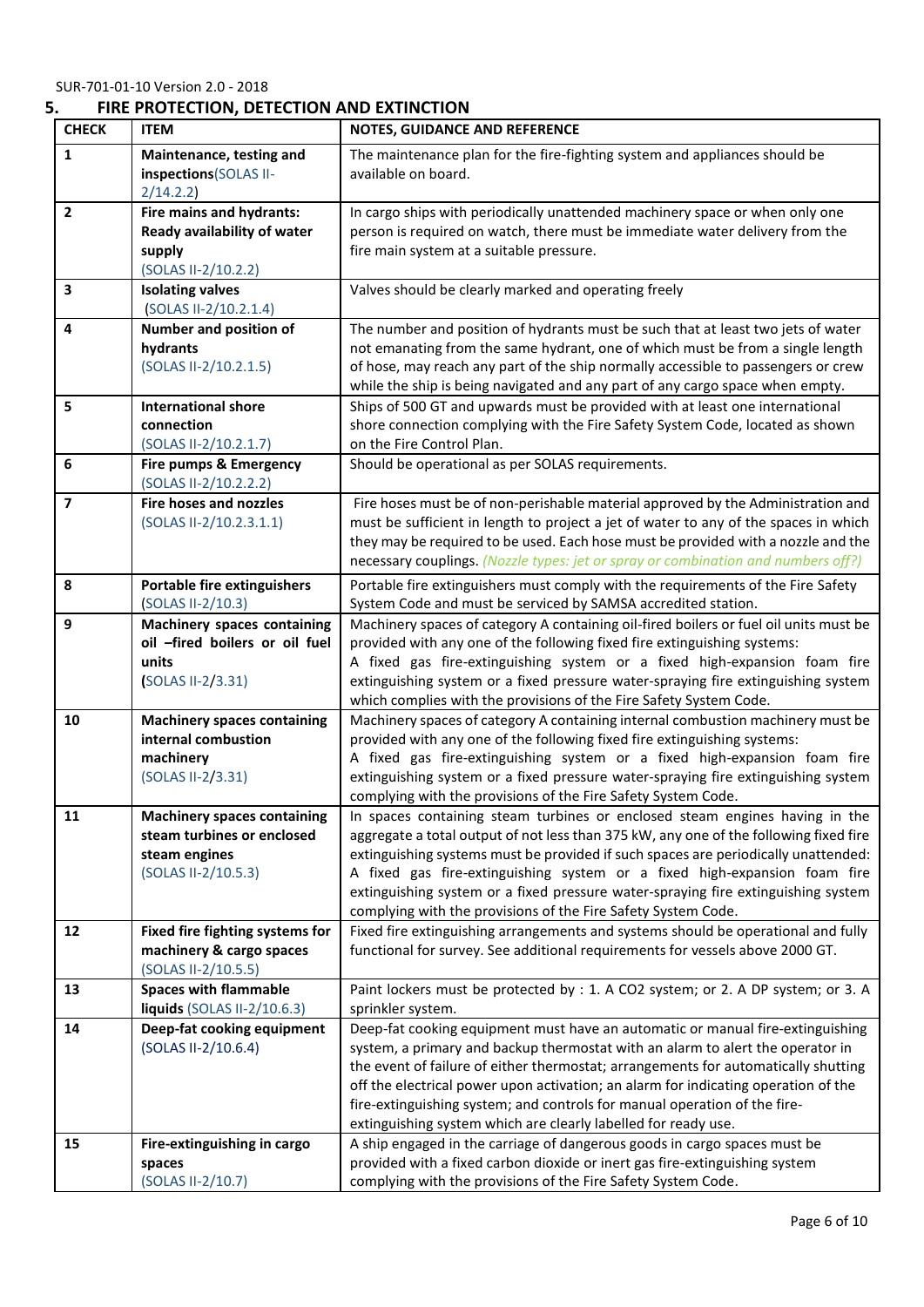| 16 | Fire-fighter's outfits         | Fire-fighters outfits must comply with the Fire Safety                               |
|----|--------------------------------|--------------------------------------------------------------------------------------|
|    | (SOLAS II-2/10.10)             | System Code. Ships must carry at least two fire-fighters' outfits.                   |
| 17 | <b>Means of escape</b>         | At all levels of accommodation there must be provided at least two widely            |
|    | (SOLAS II-2/13.3.4)            | separated means of escape from each restricted space or group of spaces.             |
| 18 | <b>Means of escape from</b>    | Two means of escape must be provided from the machinery space.                       |
|    | machinery spaces on cargo      | In the steering gear space, a second means of escape must be provided when the       |
|    | ships                          | emergency steering position is located in that space unless there is a direct access |
|    | (SOLAS II-2/13.4.2)            | to the open deck.                                                                    |
| 19 | <b>Protection of machinery</b> | A fixed fire detection and fire alarm system must installed in:                      |
|    | spaces Installation            | 1. Periodically unattended machinery spaces; and 2. Machinery spaces where the       |
|    | (SOLAS II-2/7.4)               | installation of automatic and remote control systems and equipment has been          |
|    |                                | approved in lieu of continuous manning of the space; and 3. the main propulsion      |
|    |                                | and associated machinery, including the main sources of electrical power, are        |
|    |                                | provided with various degrees of automatic or remote control and are under           |
|    |                                | continuous manned supervision from a control room.                                   |
| 20 | <b>Accommodation spaces</b>    | Accommodation and service spaces and control stations of cargo ships must be         |
|    | (SOLAS II-2/7.5.5)             | protected by a fixed fire detection and fire alarm system.                           |
| 21 | <b>Manual call points</b>      | Manually call points complying with the Fire Safety System Code must be installed    |
|    | (SOLAS II-2/7.7)               | in the accommodation spaces, service spaces and control stations                     |
| 22 | Control of air supply<br>to    | Inlets and outlets of all ventilation systems must be capable of being closed from   |
|    | spaces(SOLAS II-2/5.2)         | outside. It must be easily accessible and clearly and marked.                        |
| 23 | <b>Helicopter facilities</b>   | Helideck should have in close proximity:                                             |
|    | additional fire safety         | 1. Two DP extinguishers having a total capacity > 45 kg.                             |
|    | measures                       | 2. CO2 extinguishers of a total capacity > 18 kg                                     |
|    | (SOLAS II-2/18.5)              | 3. A suitable foam application system consisting of monitors or foam-making          |
|    |                                | branch pipes capable of delivering foam to all parts of the helideck in all weather  |
|    |                                | conditions in which helicopters can operate.                                         |

## **6. ENGINE ROOM, MACHINERY AND ELECTRICAL REQUIREMENTS**

| <b>CHECK</b>            | <b>ITEM</b>                                                                          | <b>NOTES, GUIDANCE AND REFERENCE</b>                                                                                                                                                                                                                                                                                                                                                         |
|-------------------------|--------------------------------------------------------------------------------------|----------------------------------------------------------------------------------------------------------------------------------------------------------------------------------------------------------------------------------------------------------------------------------------------------------------------------------------------------------------------------------------------|
| 1                       | <b>Fire hazards</b>                                                                  | A general survey of the vessel's ER spaces is to be conducted for fire hazards.                                                                                                                                                                                                                                                                                                              |
| $\overline{2}$          | Oil fuel piping<br>(SOLAS II-2/4.2.2.5.2)                                            | External high- pressure fuel delivery lines between the high-pressure fuel pumps and<br>fuel injectors must be protected with a jacketed piping system capable of containing<br>fuel from a high-pressure line failure. The jacketed piping system must include a<br>means for collection of leakages and arrangements must be provided with an alarm<br>in case of a fuel oil line failure. |
| 3                       | <b>Fuel oil tanks</b><br>(SOLAS II-2/4.2.2.3)                                        | Fuel oil, lubricating oil and other flammable oils must not be carried in forepeak<br>tanks.                                                                                                                                                                                                                                                                                                 |
| 4                       | <b>Watertight doors</b>                                                              | Remotely operated watertight doors, should be tested and found satisfactory to<br>open from both sides.                                                                                                                                                                                                                                                                                      |
| 5                       | Air pressure systems<br>(SOLAS II-1/34)                                              | The main starting air arrangements for main propulsion internal combustion engines<br>must be adequately protected against the effects of backfiring and internal explosion<br>in the starting air pipes.                                                                                                                                                                                    |
| 6                       | Ventilation system in<br>machinery spaces<br>(SOLAS II-1/35)                         | Machinery spaces of category A must be adequately ventilated so as to ensure that<br>when machinery or boilers therein are operating at full power in all weather<br>conditions, an adequate supply of air is maintained to the spaces for the safety and<br>comfort of personnel and the operation of the machinery.                                                                        |
| $\overline{\mathbf{z}}$ | <b>Communication between</b><br><b>Bridge and machinery space</b><br>(SOLAS II-1/37) | At least two independent means must be provided for communicating orders from<br>the navigation bridge to the position in the machinery space or in the control room<br>from which the engines are normally controlled.                                                                                                                                                                      |
| 8                       | Engineers' alarm<br>(SOLAS II-1/38)                                                  | An engineers' alarm must be provided to be operated from the engine control room<br>or at the manoeuvring platform and must be clearly audible in the engineers<br>'accommodation.                                                                                                                                                                                                           |
| 9                       | Main source of electrical<br>power and lighting<br>(SOLAS II-1/41.1.1)               | The main source of electrical power must consist of at least two generating sets.                                                                                                                                                                                                                                                                                                            |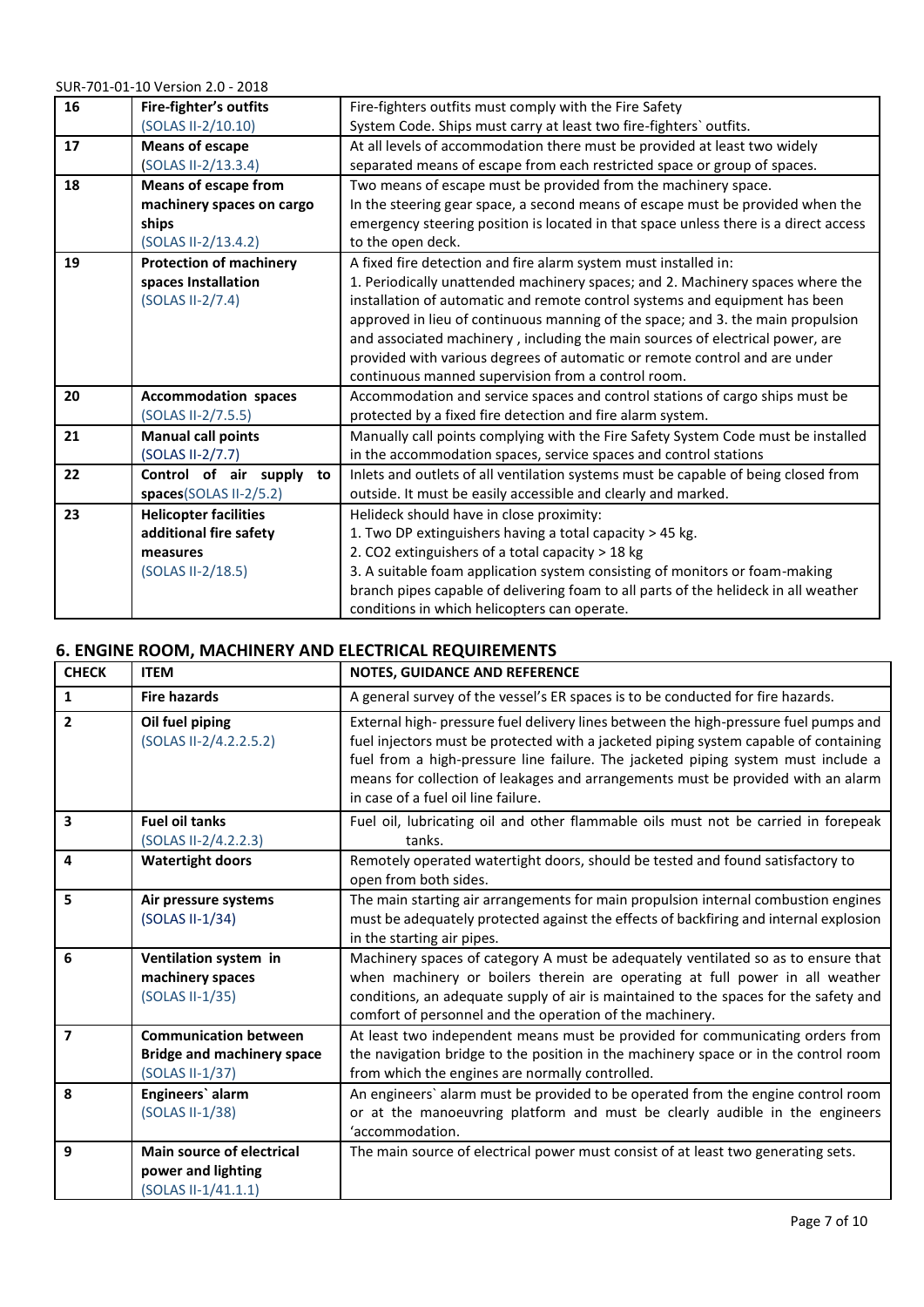| 10 | <b>Emergency electrical power</b><br>(SOLAS II-1/43)                         | A self-contained emergency source of electrical power must be provided. This source<br>of electrical power may either be a generator or an accumulator battery.                                                                                                                                                                      |
|----|------------------------------------------------------------------------------|--------------------------------------------------------------------------------------------------------------------------------------------------------------------------------------------------------------------------------------------------------------------------------------------------------------------------------------|
| 11 | Precautions against shock,<br>fire & electrical hazards<br>$(SOLAS II-1/45)$ | All electric cable and wiring external to equipment must be at least of a flame -<br>retardant type and must be so installed as not to impair their original flame-retarding<br>properties.                                                                                                                                          |
| 12 | machinery<br><b>Unattended</b><br>spaces<br>$(SOLAS II-1/46)$                | Every ship must be provided with documentary evidence, to the satisfaction of the<br>Administration of its fitness to operate with periodically unattended machinery<br>spaces.                                                                                                                                                      |
| 13 | <b>Steering gear</b><br>(SOLAS II-1/29 & 30)                                 | Every ship must be provided with a main steering gear and an auxiliary steering gear<br>to the satisfaction of the administration. The main steering gear and the auxiliary<br>steering gear must be so arranged that the failure of one will not render the other<br>one inoperative.                                               |
| 14 | <b>Machinery controls</b><br>(SOLAS II-1/31)                                 | The main propulsion machinery must be provided with an emergency stopping device<br>on the bridge which must be independent of the navigation bridge control system.                                                                                                                                                                 |
| 15 | <b>Bilge pumping arrangements</b><br>(SOLAS II-1/21)                         | An efficient bilge pumping system must be provided, capable of pumping from and<br>draining any watertight compartments other than spaces permanently appropriate<br>for carriage of freshwater, water ballast, oil fuel or liquid cargo for which other<br>efficient means of pumping are provided, under all practical conditions. |
| 16 | <b>Bilge pumping alarm</b><br>$(SOLAS II-1/48)$                              | An audible and visible bilge alarms for machinery spaces, which are not normally<br>manned, must be provided in the engine room and wheelhouse.                                                                                                                                                                                      |
| 17 | Accident prevention in<br>working spaces                                     | Working spaces are to be surveyed for safe working conditions.                                                                                                                                                                                                                                                                       |

#### **7. ACCOMMODATION, GALLEY, FOOD AND CATERING**

| <b>CHECK</b> | <b>ITEM</b>                    | <b>NOTES, GUIDANCE AND REFERENCE</b>                                    |
|--------------|--------------------------------|-------------------------------------------------------------------------|
|              | <b>Accommodation, Food and</b> | Accommodation spaces are to be surveyed according to Crew Accommodation |
|              | catering                       | Regulations 1961 and MLC                                                |

#### **8. SHIP MARKING**

| <b>CHECK</b> | <b>ITEM</b>          | <b>NOTES, GUIDANCE AND REFERENCE</b>                                                                                                                                                                                                                             |
|--------------|----------------------|------------------------------------------------------------------------------------------------------------------------------------------------------------------------------------------------------------------------------------------------------------------|
|              | <b>Ships marking</b> | Confirm the Ship Identification Number is permanently marked either on the stem<br>of the ship or on either side of the hull amidships, port and starboard or on either<br>side of the superstructure, port and starboard or on the front of the superstructure. |

#### **9. LOAD LINE & WATERTIGHT INTEGRITY**

| <b>CHECK</b> | <b>ITEM</b>                                    | <b>NOTES, GUIDANCE AND REFERENCE</b>                                                                                                                                                                                                                                                                                                             |
|--------------|------------------------------------------------|--------------------------------------------------------------------------------------------------------------------------------------------------------------------------------------------------------------------------------------------------------------------------------------------------------------------------------------------------|
|              | <b>Load line marks</b>                         | A general survey of the loadline markings and vessel drafts should be conducted.                                                                                                                                                                                                                                                                 |
|              | <b>Water tight integrity</b><br>(S of N Reg 7) | The as-designed watertight/weather-tight integrity of all bulkheads, doors and<br>hatches must be maintained. The surveyor may require that the watertight integrity<br>of doors or hatches be proven by hose test or other suitable means. The surveyor<br>may want to sight the vessels stability book to confirm the vessels enclosed volume. |
| 3            | Factory<br>(S of N Reg 7)                      | If the factory is part of the enclosed volume, all openings must be able to be closed<br>weather-tight e.g. Scuppers, offal chutes, etc.                                                                                                                                                                                                         |
| 4            | <b>Forepeak isolation valve</b>                | Fore-peak isolation valve must be in working condition, unobstructed & clearly<br>marked.                                                                                                                                                                                                                                                        |
| 5            | Water on deck                                  | Adequate freeing ports and scuppers must be fitted to allow for the rapid clearing of<br>water in all conditions.                                                                                                                                                                                                                                |
| 6            | <b>Railings/Bulwarks</b>                       | Guard rails, stanchions and bulwarks must be in good condition and freeing ports<br>must not have been welded closed.                                                                                                                                                                                                                            |
|              | <b>Door Sills</b>                              | A minimum sill height of 305 mm is required on the main deck and 152 mm on the<br>Superstructure decks.                                                                                                                                                                                                                                          |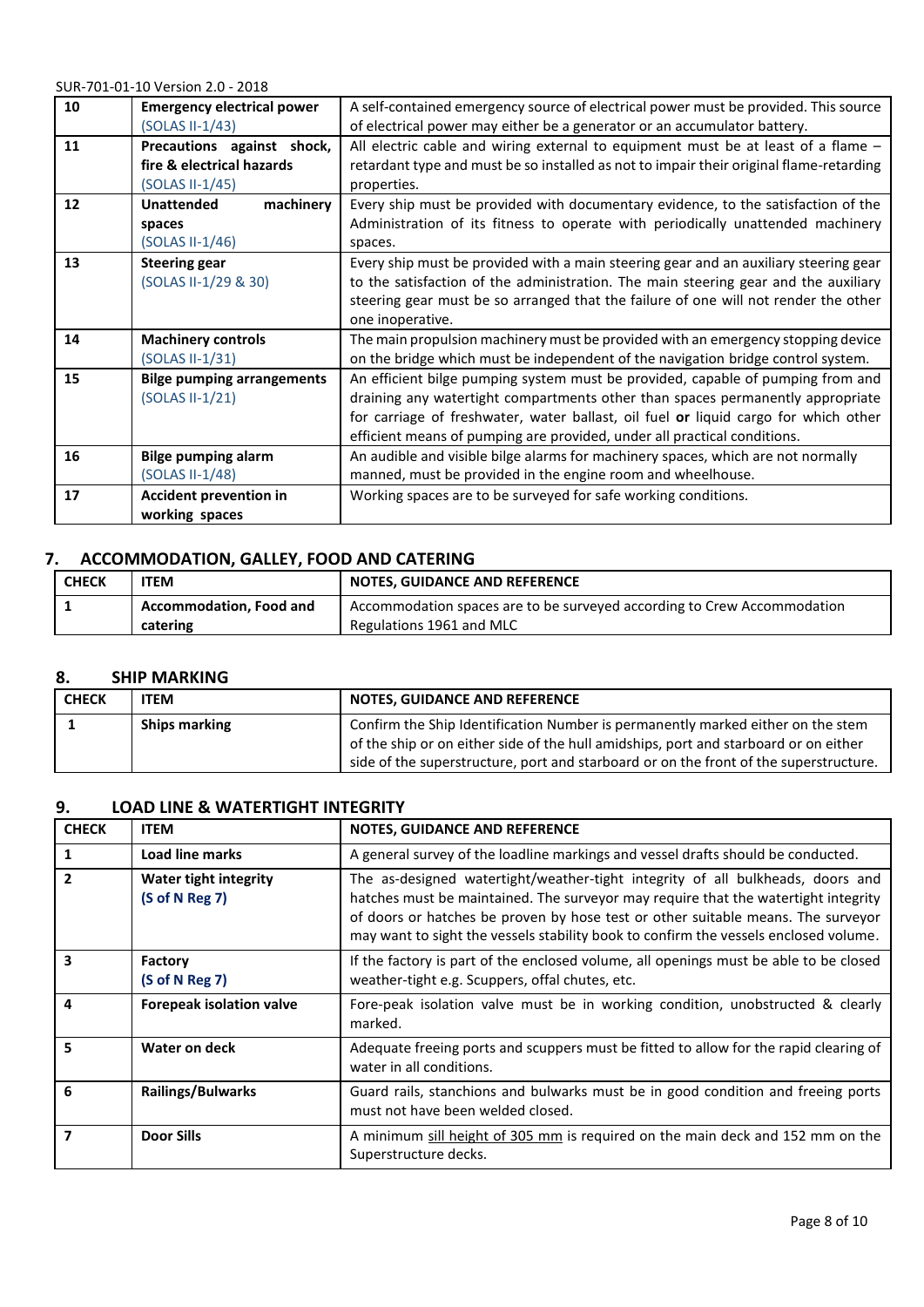| Side scuttles | Side scuttles situated below the main deck or on spaces which form part of the             |
|---------------|--------------------------------------------------------------------------------------------|
|               | enclosed volume above the main deck (e.g. $1^{st}$ tier of superstructure, foc'sle) are to |
|               | be provided with efficient deadlights.                                                     |

#### **10. LIFTING APPLIANCES**

| <b>CHECK</b> | <b>ITEM</b>                        | <b>NOTES</b>                                                                                                                                                                |
|--------------|------------------------------------|-----------------------------------------------------------------------------------------------------------------------------------------------------------------------------|
|              | <b>Lifting appliances</b><br>(MOS) | All davits and cranes are to be clearly marked with their safe working loads. Any<br>blocks used for fishing should also have a SWL marked on them.                         |
|              | <b>Wires</b><br>(MOS)              | Main trawl wires and working wires/strops are to be in good condition. There should<br>not be more than 10 broken strands in any length equal to 8 times the wire diameter. |
|              | <b>Blocks/Shackles</b><br>(MOS)    | Blocks and shackles must be checked for excessive wear and the SWL should be<br>marked on them.                                                                             |

#### **11. ADDITIONALLY REQUIREMENTS FOR PASSENGER VESSELS**

| <b>CHECK</b>            | <b>ITEM</b>                                                | <b>NOTES</b>                                                                                                                                                                                                                            |
|-------------------------|------------------------------------------------------------|-----------------------------------------------------------------------------------------------------------------------------------------------------------------------------------------------------------------------------------------|
| $\mathbf{1}$            | <b>Surveys</b>                                             | Passenger ships will be subject to surveys specified in SOLAS I General provisions                                                                                                                                                      |
| $\overline{2}$          | <b>Stability (construction)</b>                            | Chapter II Construction section 24, 25, 26 Reg 8, 9 special reg concerning pax ship<br>stability and construction                                                                                                                       |
| $\overline{\mathbf{3}}$ | <b>Stability (WT doors)</b><br>(SOLAS II/B-4/21)           | Drills using WT doors and daily operational requirements of WT door testing should<br>be as per SOLAS II Part B-4 Reg 21 section 42 for vessels constructed > 01.01.2009                                                                |
| 4                       | <b>Stability (flooding)</b><br>(SOLAS II/B-4/22-1)         | Flooding detection should be in all water tight (WT) spaces for all passenger vessels<br>constructed after 01.07.2010 as per SOLAS Ch II Part B-4 Reg 22-1 section 43                                                                   |
| 5                       | <b>Emergency power &amp; lighting</b><br>(SOLAS II/D/42)   | Emergency source of electrical power should be situated aft of collision bulkhead for<br>vessels constructed after 01.09.1984 and should supply emergency lighting.                                                                     |
| 6                       | Safety centre<br>(SOLAS II-2/G/23)                         | Passenger ships constructed on or after 1 July 2010 shall have on board a safety<br>centre complying with the requirements of Chapter II-2 Part G reg 23 section 27                                                                     |
| $\overline{\mathbf{z}}$ | Life Saving Appliances &<br><b>Arrangements</b>            | Information on passengers should be as per SOLAS Ch III LSA Part B Section II Reg 27                                                                                                                                                    |
| 8                       | <b>Life Saving Appliances &amp;</b><br><b>Arrangements</b> | Decision support system for masters of passenger ships as per SOLAS Ch III Part B Reg<br>29                                                                                                                                             |
| 9                       | <b>Life Saving Appliances &amp;</b><br><b>Arrangements</b> | Weekly Fire & Abandon drills should be as per SOLAS Ch III Part B Reg 30                                                                                                                                                                |
| 10                      | <b>Life Saving Appliances &amp;</b><br><b>Arrangements</b> | Personal life-saving appliances as per SOLAS Ch III Part B Reg 22                                                                                                                                                                       |
| 11                      | <b>Ship Security Alert (ISPS)</b>                          | Passenger ships, including high-speed passenger craft, constructed before 1 July<br>2004, not later than the first survey of the radio installation after 1 July 2004 shall be<br>fitted with a SSA as per SOLAS chapter XI-2 section 6 |
| 12                      | Ship<br>Passenger<br>Safety<br>certificate                 | Instead of certificates mentioned in Section 1: 26-29 every passenger vessel shall<br>have aboard a Passenger Ship Safety Certificate.                                                                                                  |

#### **12. ADDITIONALLY REQUIREMENTS FOR POLAR CLASS VESSELS** (*Polar Class (PC)* means the ice class assigned to the

| ship by the Administration or by an organization recognized by the Administration based upon IACS Unified Requirements) |                                |                                                                                        |
|-------------------------------------------------------------------------------------------------------------------------|--------------------------------|----------------------------------------------------------------------------------------|
| <b>CHECK</b>                                                                                                            | <b>ITEM</b>                    | <b>NOTES</b>                                                                           |
|                                                                                                                         | <b>Polar Class certificate</b> | The certificate referred to in this regulation shall be issued either by the           |
|                                                                                                                         | $(SOLAS XI-1/1)$               | Administration or by any person or organization recognized by it.                      |
|                                                                                                                         | <b>Operational assessment</b>  | In order to establish procedures or operational limitations, an assessment of the ship |
|                                                                                                                         | (PC Ch 1)                      | and its equipment shall be carried out.                                                |